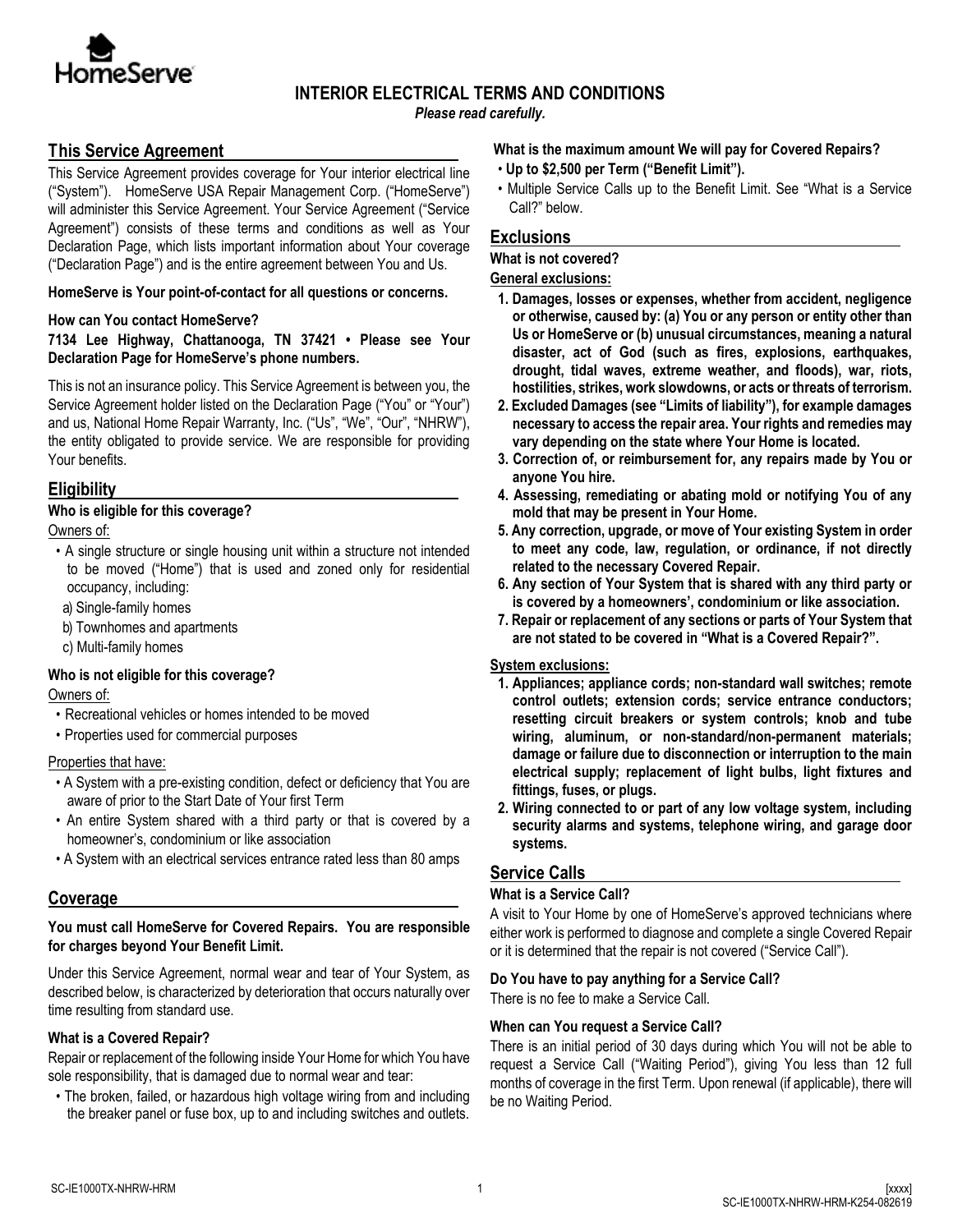#### **How can You request a Service Call?**

Call HomeServe and a service representative will schedule a Service Call. You will not be reimbursed for work not authorized by HomeServe. Technicians must have safe and clear access to, and safe working conditions at and around the work area. In order to make a Service Call Your Service Agreement must be active and You must be current with Your payment(s) of the amount You agree to pay for this Service Agreement, as listed on Your Declaration Page ("Price"). Whether Your System is to be repaired or replaced is entirely within the discretion of HomeServe.

#### **What is the Covered Repair Guarantee?**

For 12 months, We will arrange at Our expense and choice for repair or replacement of Covered Repairs which are defective in materials or workmanship ("Covered Repair Guarantee"). We disclaim any and all statutory or common law warranties (whether express or implied) other than the Covered Repair Guarantee and any implied warranties that cannot be excluded under applicable law.

### **Term, cancellation and renewal**

#### **When does this Service Agreement start and how long is it?**

Your Service Agreement begins on the start date listed on Your Declaration Page ("Start Date") and continues for 12 months ("Term").

#### **Can You cancel?**

You may cancel at any time by either calling HomeServe or going online to https://www.homeserveusa.com/cancel.

- If You cancel within 30 days of the Start Date, You will receive a full refund less any claims paid by Us.
- If You cancel more than 30 days after the Start Date, You will receive a pro-rata refund less any claims paid by Us.
- If Your local utility or municipality provides similar coverage to You at no charge and You cancel, We will refund the payments You have made less any claims paid by Us. You may be required to provide evidence of the similar coverage.

#### **Can We cancel?**

- We may cancel, with no less than 15 days' notice to You: (a) for nonpayment of the Price; (b) if We find that You already have coverage that is the same or similar to the coverage provided by this Service Agreement; (c) if We find that You are ineligible for this coverage; or (d) for Your fraud or misrepresentation of facts that are material to this Service Agreement or benefits provided under it.
- We may cancel for any other reason on 60 days' notice to You.

If We cancel for (a), no refund will be given. If We cancel for (b) or (c), We will refund the payments You have made less any claims paid by Us. In all other cases You will get a pro-rata refund less any claims paid by Us.

You will be notified in writing prior to cancellation. The notice will tell You when Your Service Agreement will be cancelled and why it has been cancelled. The notice period begins when We send the notice to You.

#### **Will this Service Agreement automatically renew?**

**Unless You tell Us otherwise, Your Service Agreement will automatically renew at the end of every Term for another 12 months at the then-current renewal price.** We may change the price at renewal. We reserve the right to not offer this Service Agreement upon renewal.

#### **Other terms**

#### **How can You contact NHRW?**

59 Maiden Lane, 43rd Floor, New York, NY 10038 • 1-877-382-7818

#### **Receiving documents electronically**

If You consent to electronic delivery, You can receive Your Service Agreement and all related documents to the email address listed on Your Declaration Page ("Email Address"). To update Your Email Address, or discontinue electronic delivery of Your documents You can call HomeServe or update Your preferences in Your website profile at www.homeserveusa.com.

#### **Privacy policy**

HomeServe is serious about the private nature of Your personal data. Please read their Privacy Policy, a link to which can be found at the bottom of every page at www.homeserveusa.com, carefully to fully understand how they collect, share, and protect personal data about You. You can also call HomeServe to request a copy.

#### **Assignment/Amendment**

We may assign this Service Agreement, in whole or in part, at any time without prior notice to You. We may change this Service Agreement (including the Price) and delegate any of Our obligations at Our sole discretion and without Your consent provided We give You 30 days' prior written notice of the changes. The changes will become effective 30 days after We send You the notice. You may not change this Service Agreement or delegate any of Your obligations.

#### **Transfer**

You may not transfer this Service Agreement.

#### **General**

Should any of these terms and conditions conflict with the laws of Your state they shall be deemed amended so as to comply with those laws. Should certain terms or conditions be held to be invalid or unenforceable, the remainder of these terms and conditions shall remain valid.

#### **Responsibility for benefits owed to You**

Our obligations under this Service Agreement are insured under a service contract reimbursement insurance policy. If We fail to pay or to deliver service on a claim within 60 days after proof of loss has been filed, or in the event You cancel and We fail to issue any applicable refund within 60 days after cancellation, You are entitled to make a claim against the insurer, Wesco Insurance Company at 59 Maiden Lane, 43rd Floor, New York, NY 10038, 1-866-505-4048.

#### **Limits of liability**

**To the fullest extent permitted by applicable law, (1) You agree that We and HomeServe, and both of our respective parents, successors, affiliates, approved technicians and Our and their officers, directors, employees, affiliates, agents, contractors or similar parties acting on behalf of either Us or HomeServe shall not be liable to You or anyone else for: (a) any actual losses or direct damages that exceed the lowest applicable per repair Benefit Limit, or, if there is no maximum Benefit Limit, any actual losses or direct damages that exceed the cost of repairs provided for in the "What is a Covered Repair?" section(s) of this Service Agreement, relating to any repairs performed by Us, HomeServe or on behalf of either Us or HomeServe or services provided hereunder giving rise to such loss or damage; or (b) any amount of any form of indirect, special, punitive, incidental or consequential losses or damages, damages based on anticipated or lost profits, wages, or revenue, or damages based on diminution in value or a multiple of earnings, including those caused by any fault, failure, delay or defect in providing any repairs performed by Us, HomeServe or on behalf of either Us or HomeServe or services provided under this Service Agreement, regardless of whether such**